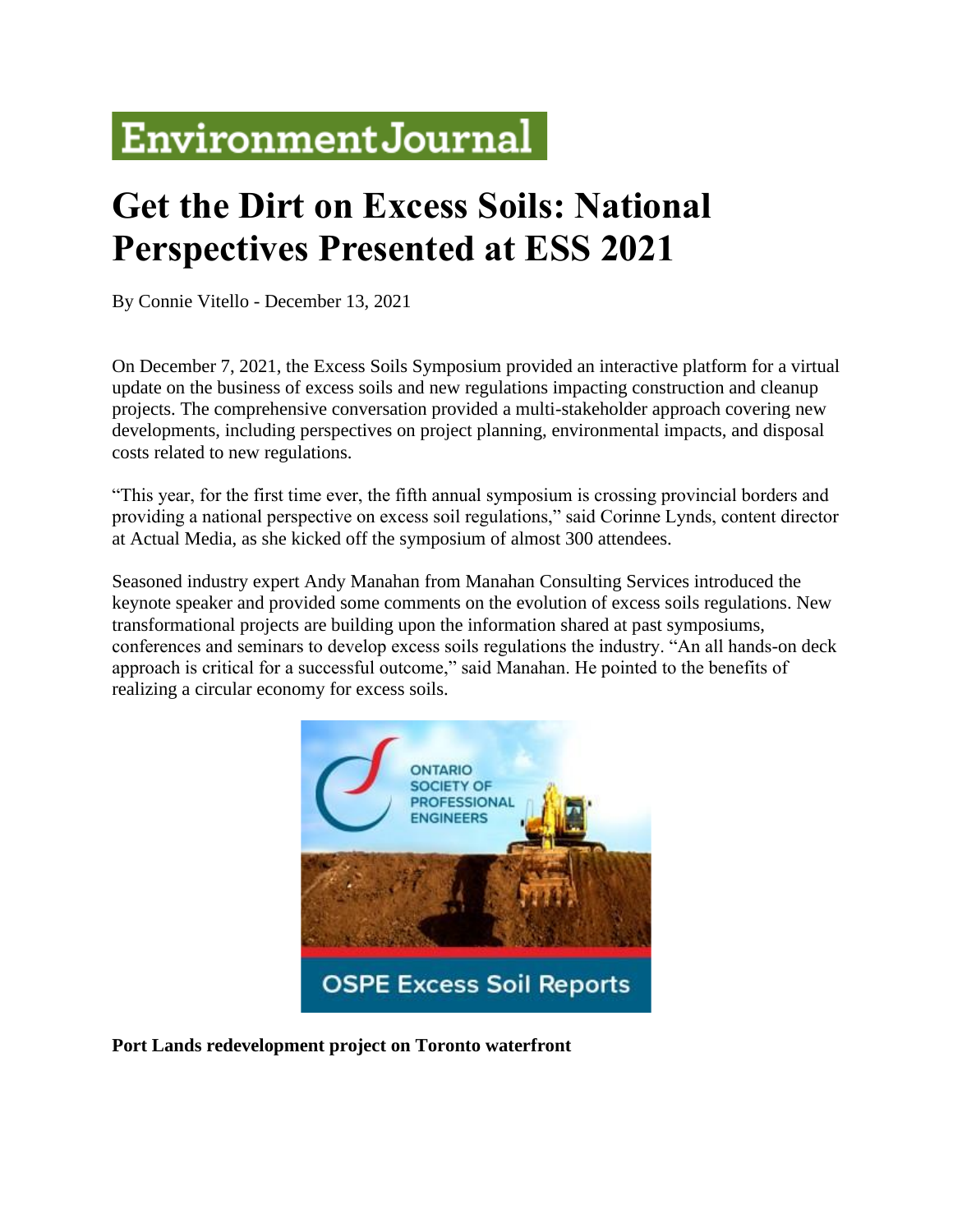Meggen Janes of Geosyntec Consultants provided a keynote presentation on the major Port Lands project. Janes is a principal at Geosyntec and has more than 25 years of experience in risk assessment, remediation, and management of soil, groundwater, and sediment. She has reviewed and guided beneficial soil reuse projects totaling 2.3 million  $m<sup>3</sup>$  of soil, readied Waterfront Toronto projects for the excess soil regulation, and is currently helping several municipalities get excess soil systems and processes in place.



"We started preparing soil procedures on this project in 2015 —that was before the excess soil regulation and before the proposed regulatory framework," said Janes. ""As the Port Lands project evolved, so did the regulations."

The \$2.5 billion redevelopment project involves creating a naturalized river valley—which, in itself, is a historic and significant undertaking. A crucial part of this project involves building new public spaces, roads and bridges and utilities, as well as structures to control water flow and manage sediment and debris.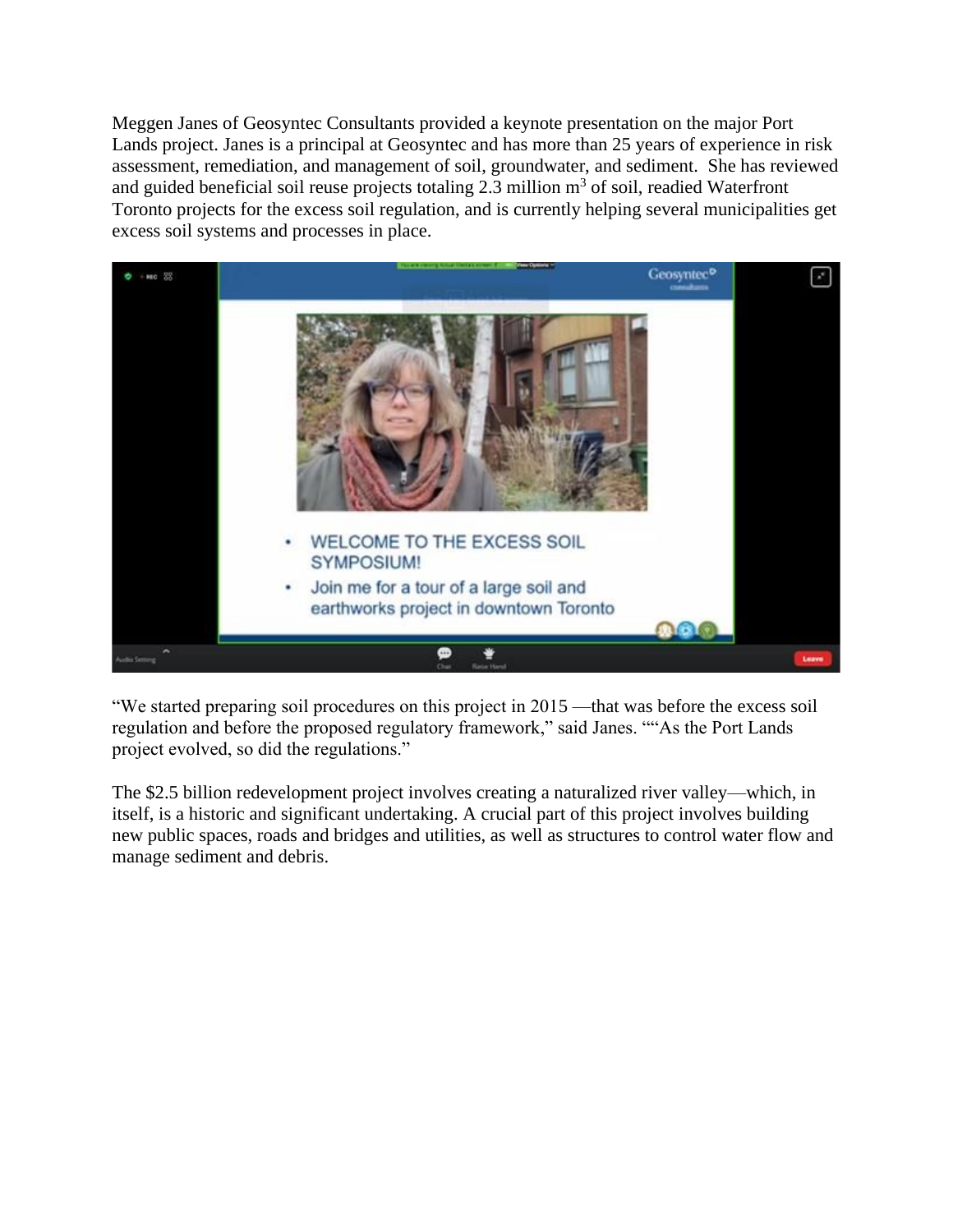

Janes shared insight into the comprehensive planning process for this transformational project along Toronto's waterfront. Figuring out the right course of action for the project involved multiple partners and planning meetings, with several drafts over several years. "It was standing room only," she recalled of certain meetings. "Who knew that the excavation of excess soils could lead to such extreme controversy?"

The presentation provided a dynamic tour of the project through video, time lapse video and drone footage of the soil stockpiling for reuse, sediment processing sections, the newly excavated channel, historic buildings that are being preserved and redeveloped, the soil importation areas to create new lands (sourced locally to reduce greenhouse gas emissions), and the foundations for the new bridges that are being installed.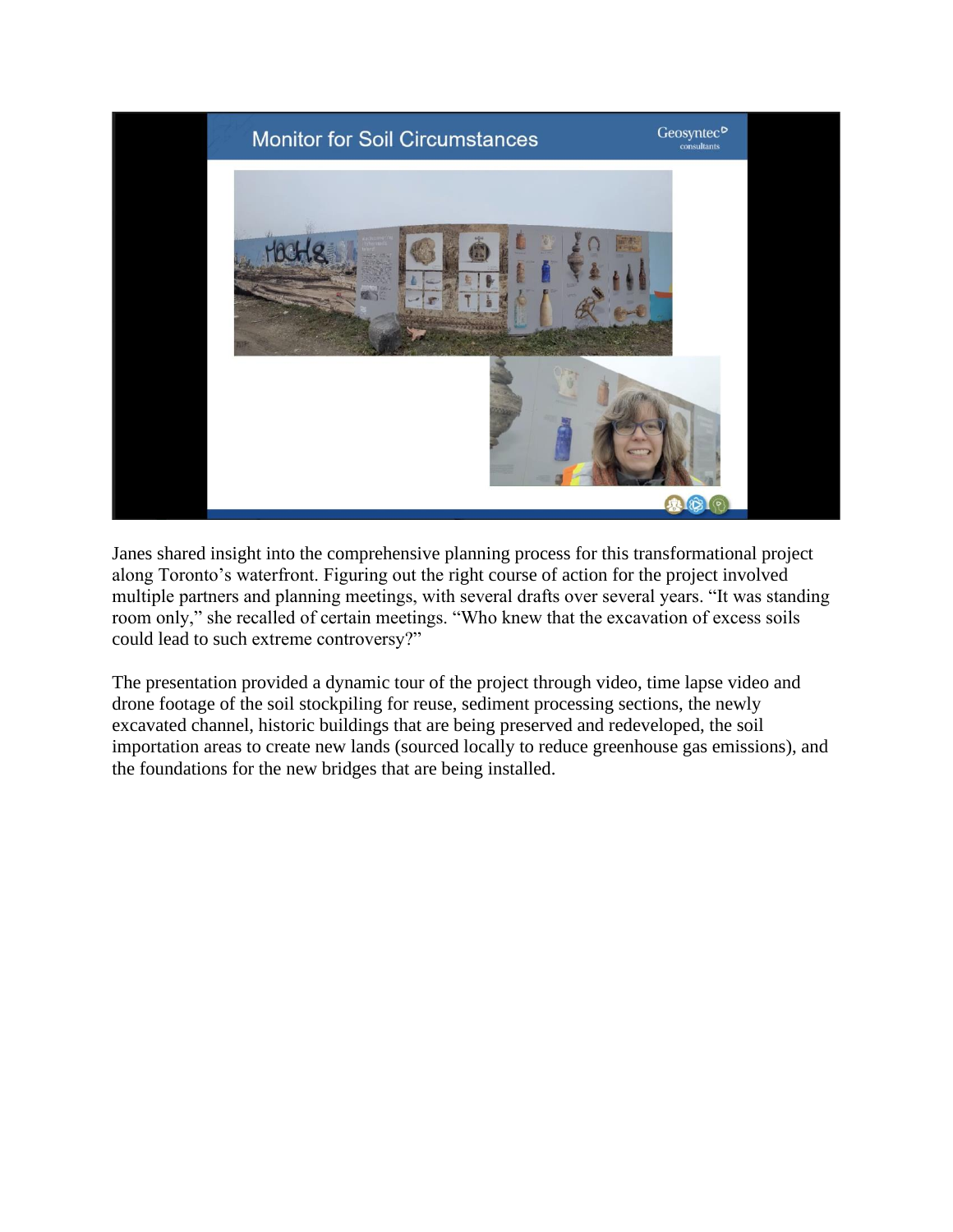

"Collectively, there is a wealth of information and knowledge amongst the attendees today and participants in the panel discussions and the regulatory brain trust here," concluded Janes. "I know that as an excess soils community we'll work together to share information and champion implementation of the excess soil regulation."

#### **How new regulations impact the industry**

Following the keynote presentation, the first panel focused on how new regulations impact the industry.

The panel:

- Janet Bobechko, WeirFoulds LLP and Provincial Excess Soil Engagement Group, Ontario Ministry of the Environment, Conservation and Parks
- Darren Cherniak, North Shore Environmental Consultants and a representative of the Environmental Services Association of Alberta
- Matt Gardner, Willms & Shier Environmental Lawyers LLP
- David Hodgson, Malroz Engineering Inc.
- Denise Lacchin, Golder Associates and member of Qualified Persons Committee of Ontario – Excess Soils

Bobechko discussed Ontario's ground-breaking On-Site and Excess Soil Management regulation, which takes effect on January 1, 2022. The early launch of the Excess Soils Registry is providing the construction and soil management industries a full month to learn the system and file notices in advance of the new requirements in order to ensure obligated parties are complying with the new regulation.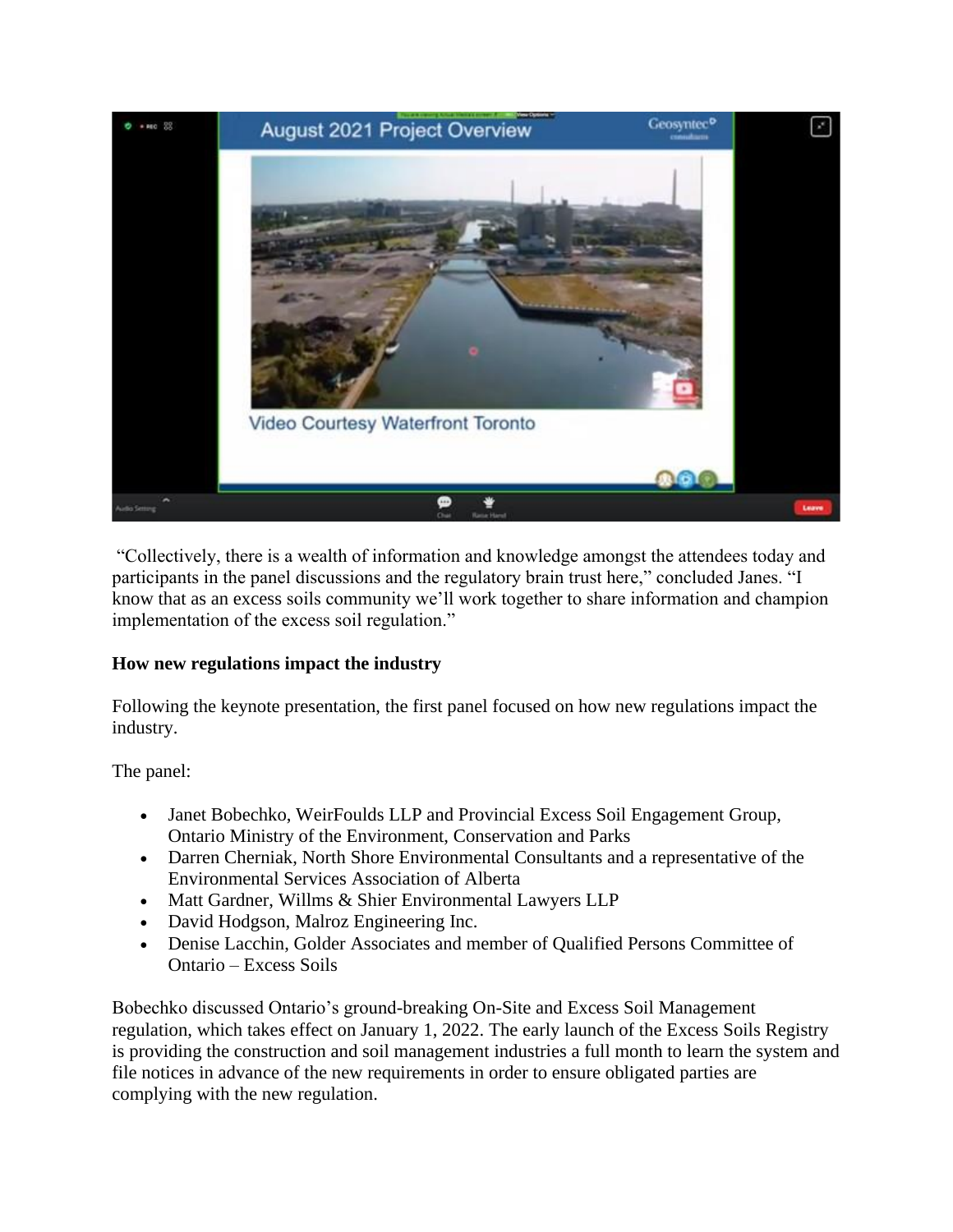

The Excess Soil Registry is a major step forward in protecting the environment and supporting industry in Ontario. By tracking the reuse and disposal of excess soil, authorities can make sure clean soil is treated as the valuable resource it is, while ensuring that contaminated soil is properly disposed of – reducing the amount of waste that goes to landfill.

The new registry is also expected to make it easier for the public to find information about construction and excavation activities in their communities, as well as the movement of excess soil throughout the province through a searchable database of notices.

The registry was designed to meet both the regulatory requirements and integrate with existing business practices, but there will be challenges ahead for some in terms of adopting to the new system.

Bobechko also provided a look at the top issues of concern from industry, including sufficiently reviewing soil definitions and requirements, important definitions relevant to the new regulations, including the requirements of a project leader or site operator, the role of a qualified person (QP), etc. Sheemphasized the importance of good contracting that involves technical detail. "It's the provisions in a contract that guide a successful project," she said.

Cherniak discussed the Alberta government's site rehabilitation program that's providing \$1.7 billion toward the cleanup of old and inactive oil and gas wells in Western Canada. He provided insight from the perspective of an advisory committee member of this program as to what find designations have been approved and what has been accomplished so far.

From a QP perspective, Lacchin said that she has been reviewing the new excess soils regulation for the past two years. She emphasized that no two sites are alike and course of action depend on key variables. In this new landscape, how can owners reduce costs? She recommends early planning and reusing as much as possible.

As an environmental litigator, Gardner warned of the risk factor and legal liability associated with the new regulatory regime. He stated that the same types of Excess soil is deemed waste in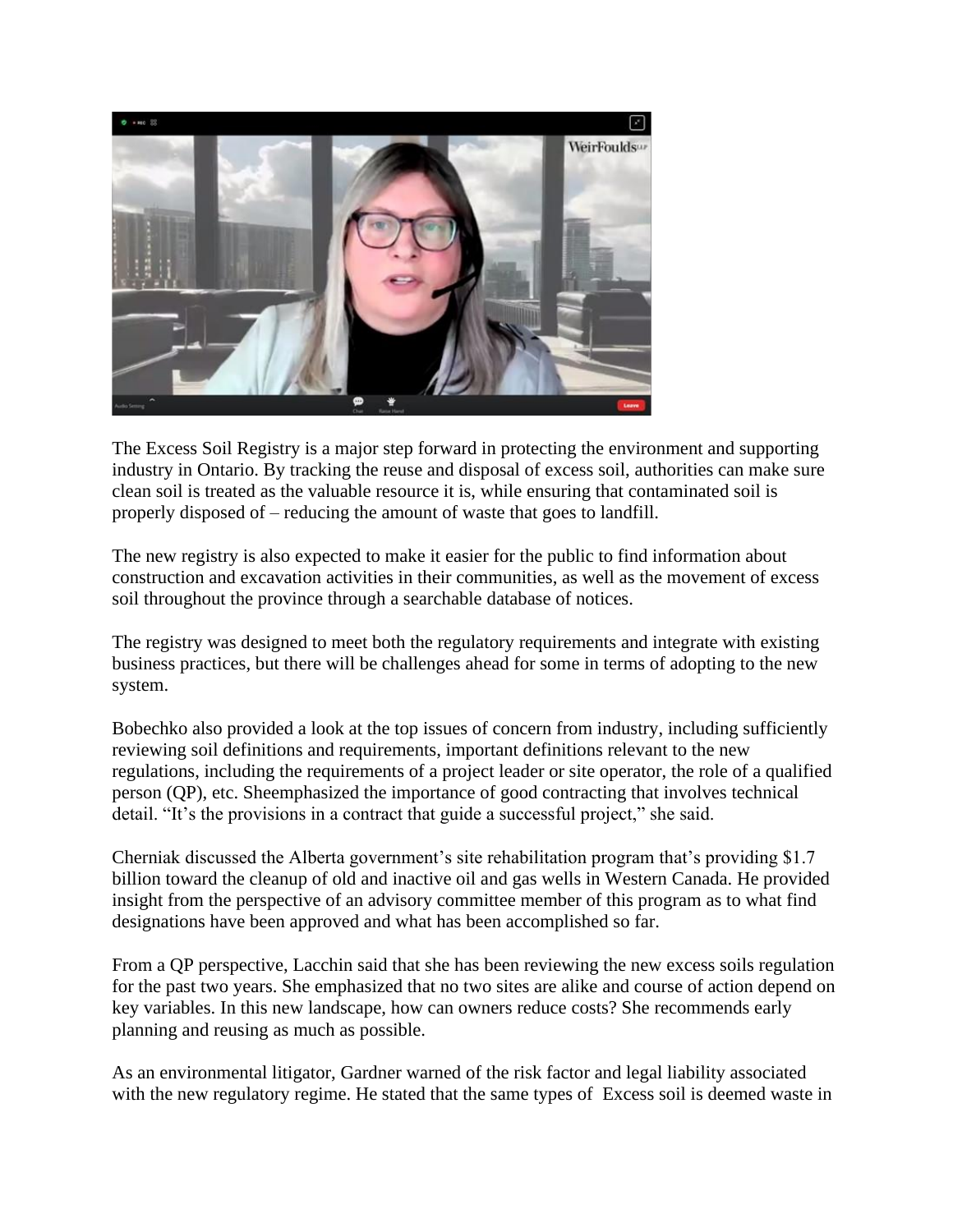Ontario under the new regulation unlesss and until the requirements are fulfilled and assigned for reuse. "With all types of wastes, whether in Ontario or or other provinces, there are two types of liabilities: regulatory liability and civil liability," stated Gardner.



Both can apply just as they do to waste as they do to excess soils. Regulatory liability can include orders and prosecutions that are punitive in nature (even fines and jail time). He also warned of enforcement mechanisms that are coming into force. Civil liability can include lawsuits between parties. Plaintiffs usually seek damages but can also seek injunctive relief.

Gardner also pointed to a case for recommended reading on excess soils litigation. To read it, click [here.](https://www.loopstranixon.com/files/20210326_-_Kawartha_Lakes_v_Grills.pdf)

Hodgson said he has been an early adopter of excess soils best practices and recommends a multidisciplinary team to address excess soils projects. From a geotechnical perspective, he pointed out the many considerations to factor in when determining how soils can be reused and opportunities to apply less conventional approaches, such as geogrids.

#### **Regional updates on excess soils standards**

The second panel provided regional updates on excess soils standards.

The panel:

- Kate Branch, Core6 Environmental and British Columbia Environment Industry Association
- Nicolas Sbarrato, WSP Canada
- Grant Walsom, XCG Consultants Ltd. and Ontario Environment Industry Association

Branch provided an overview of British Columbia's upcoming changes to legislation managing soil from industrial sources. She said it will be interesting to ese how B.C. finds the "sweet spot" between introducing new regulations and managing the cost of compliance when it comes to excess soils.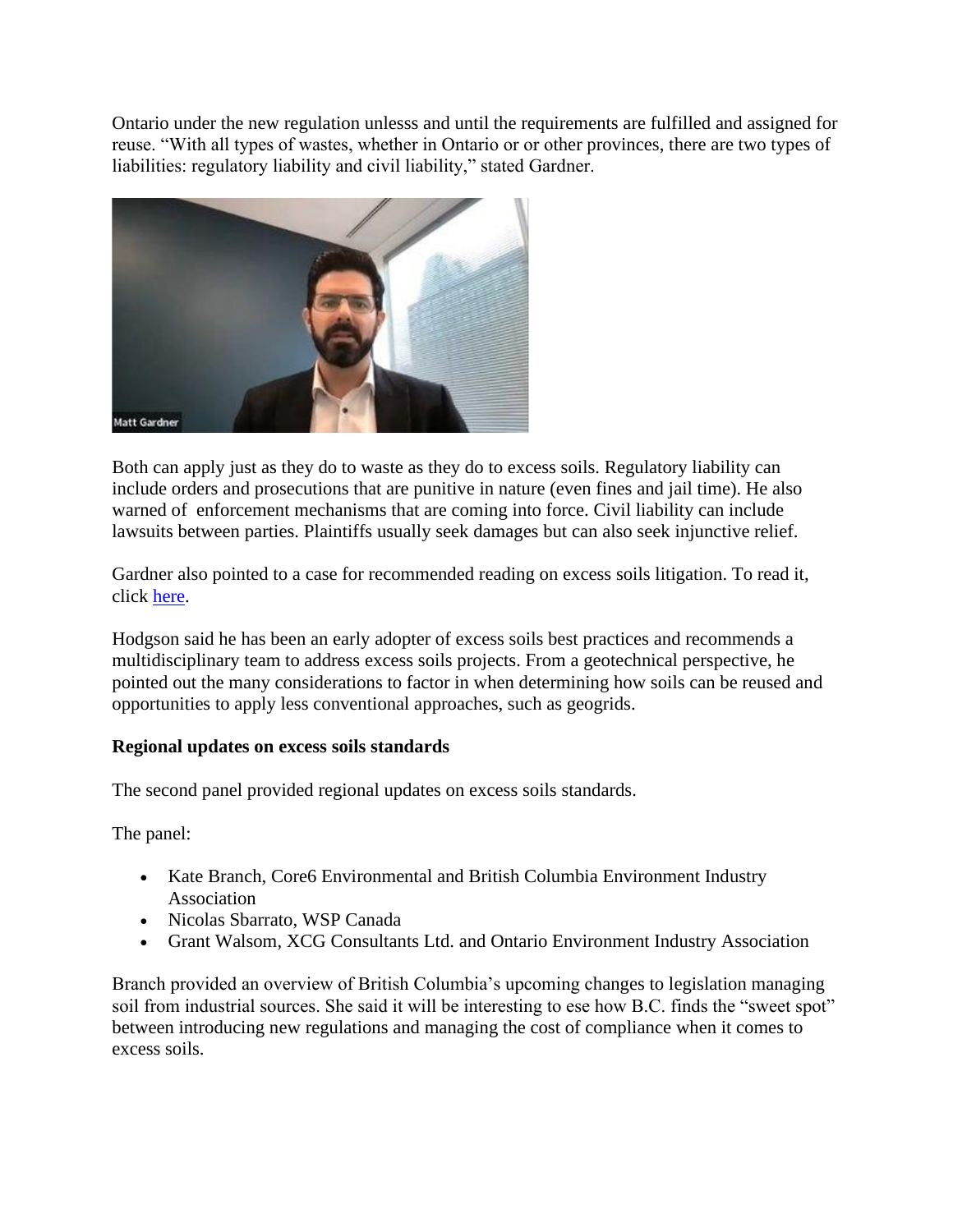Sbarrato shared the experience so far with Quebec's soil protection and contaminated sites rehabilitation policy action plan and site characterization guide, and new regulations on tracking contaminated soil. He pointed to the ongoing disconnect between the realities in the industry and the new excess soil standards. However, he said the construction industry is rising to the challenges with innovative strategies and new technology.



When it comes to Ontario's Reg 406/19 and the recent discussions and feedback from industry working groups Walsom indicated that the industry is adapting and the environment ministry is working to address questions and comments, even in the face of limited resources due to the ongoing pandemic.

"Overall, the response has been positive, but like anything, change is difficult. It is my understanding that there has been some minor pushback and the MECP works hard to address the concerns," said Walsom.



Walsom also pointed to the Beneficial Reuse Assessment tool (BRAT), which has been developed to allow for the development of site-specific standards at a reuse site, as a great tool for assessing excess soils characteristics and reuses, and for mitigating risks.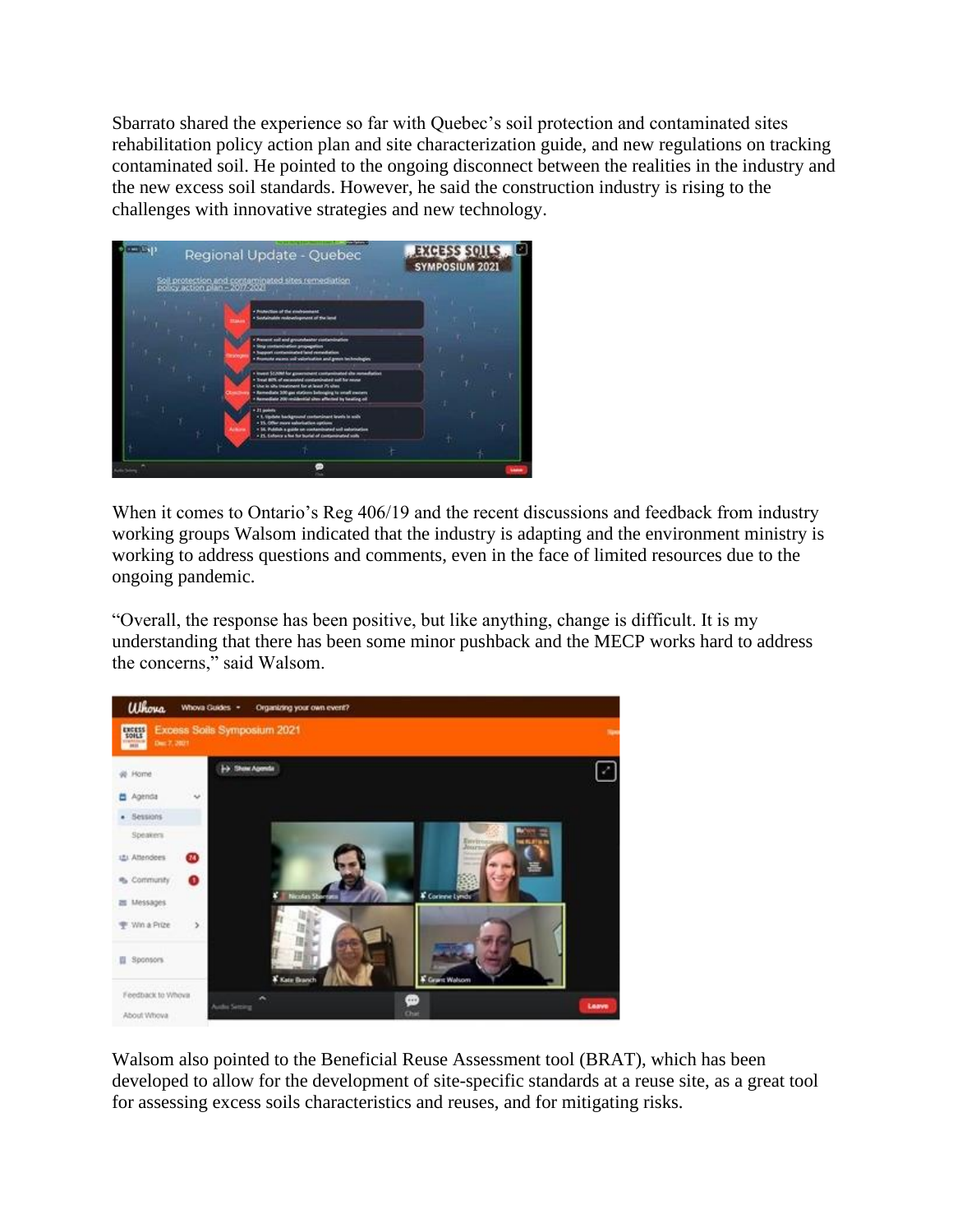#### **Business of excess soils**

The third panel, which was moderated by Nadia Todorova, executive director of the Residential and Civil Construction Alliance of Ontario (RCCAO), explored current trends in the business of excess soils.

The panel:

- Freesia Waxman, WSP Canada
- Bruce Tunnicliffe, Vertex Environmental
- John Hibbard, Tervita Corporation and Secure Energy Services

Waxman, a self-proclaimed excess soils champion, provided an overview of the new trends related to the movement of soils between provinces current update on interprovincial considerations and the far-ranging implications for her clients at WSP Canada. "Nationally, there's a lot of change taking place," said Waxman. "The drivers are to stop soil from going to landfills, stop moving outside of regulatory limits and provide more transparency to the public."

She also pointed out the similarities of the requirements in Quebec and Ontario and the evolution of trends in both provinces, and the impact to the bottom line for the construction industry. She said the experiences in these two provinces will be informative in terms of lessons learned to the excess soils industry in B.C., which is implementing new measures next.



According to Tunnicliffe, new excess soils regulations are long overdue and he's happy to see soil reused and not disposed as waste. There are several emerging opportunities for contaminated soil recovery, said Tunnicliffe. He emphasized that bioremediation is more cost effective than hauling soils to landfill and paying tipping fees. He also pointed to the environmental benefits of removing tens of thousands of dump trucks from Toronto roads. His sophisticated engineering calculation example of the significant economic and environmental benefits is worth watching.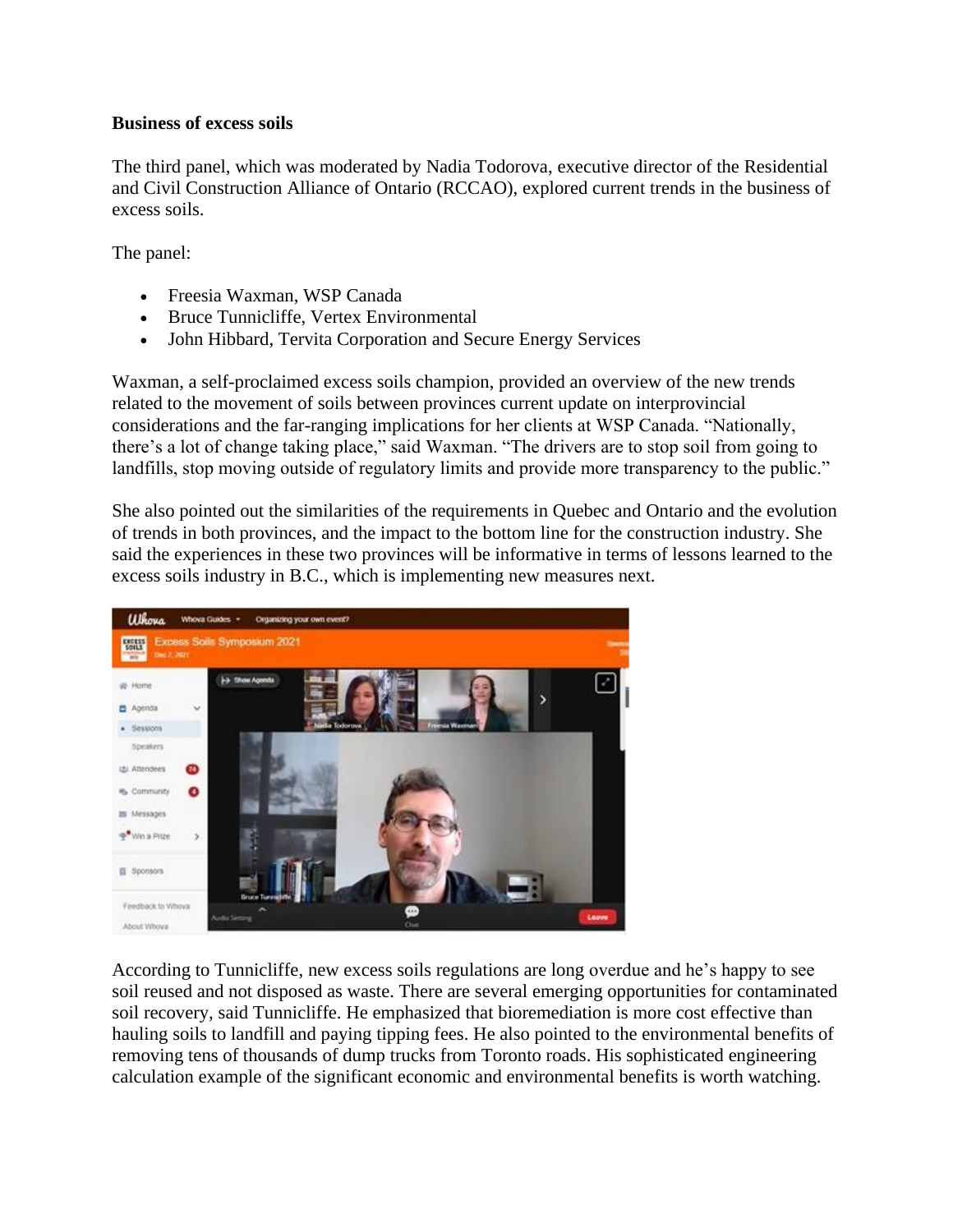Hibbard discussed the cost of compliance in Western Canada and industry trends. Representing one of the latest firms in the west moving soil, he is well versed on soil regulation and how it's working in various jurisdictions. He sees a lot of differences in terms of regulations and trends in the industry, which is dependent on the suppliers available (treatment options and number of facilities). He observes that Alberta business is very busy, while Saskatchewan is less so. Soil movement has been picking up in B.C. as is evidenced with several trucks in transit. Specific treatment facilities for sludge versus solids and it takes some time and planning on the client side of things to implement systems such as ponds and fill projects.

#### **Best practices and new solutions**

Finally, the fourth panel, moderated by Todd Latham, president of Actual Media, wrapped up the symposium with insight into new solutions and technologies that are helping to guide best practices in the industry.

The panel:

- Krista Barfoot, Stantec
- Warren Croft, GHD Group
- Emma Kirwin, Dirt Technologies and DirtMarket.ca
- Kevin Goldberg, SoilFLO

Barfoot emphasized the importance of advanced strategic planning for successful project outcomes using diverse geographic references. She recommended weaving excess soils obligations into the project delivery framework and carefully vetting the QP for project teams.



When it comes to contracting, Barfoot pointed out how to overcome challenges, such as clearly identifying the regulatory requirements within the roles and responsibilities of the various parties contracted to deliver the works. She recommends the development of special provisions that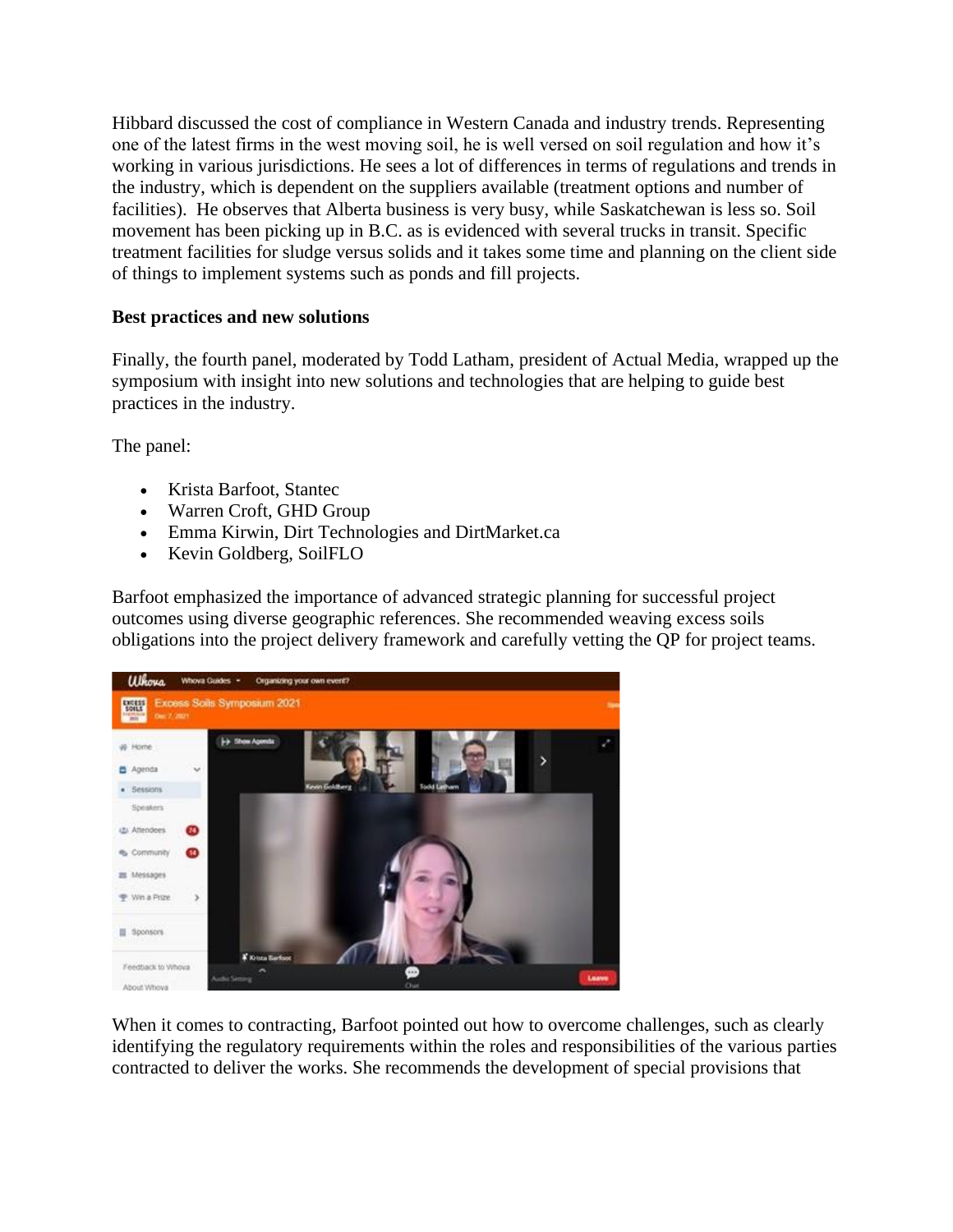detail the obligations of the various parties for: soil quality assessment and documentation; soil management and handling; hauling and tracking requirements; and, records retention.



Croft remarked on the innovations in the technical aspects of drilling and sampling. He provided a comprehensive overview of best management practices to take during the sampling process, including:

- Confirming the roles/responsibilities are clear, and that the Project Leader and QP have reviewed the proposed approach
- Ensuring the SAP include all of the COCs identified in the Assessment of Past Uses, including the minimum analysis referenced in the Rules
- Finding out if the volume of soil that will be excess known at the time of sampling and determining whether topsoil and native soil be separated to two different receivers.

He also advised being aware of the sampling and whether it includes mSPLP analysis at the minimum frequency specified in the rules. He noted that this analysis has been missed in many sampling programs.

Kirwin emphasized that technology enables construction teams to access soil reuse opportunities. She is excited about the new digital marketplace for soils. Providing access to pre-planning programs and soil reuse opportunities allows for cost savings and supports regulatory compliance. "Soil reuse promotes a circular economy and allows us to treat soil like a resource, not waste," said Kirwin.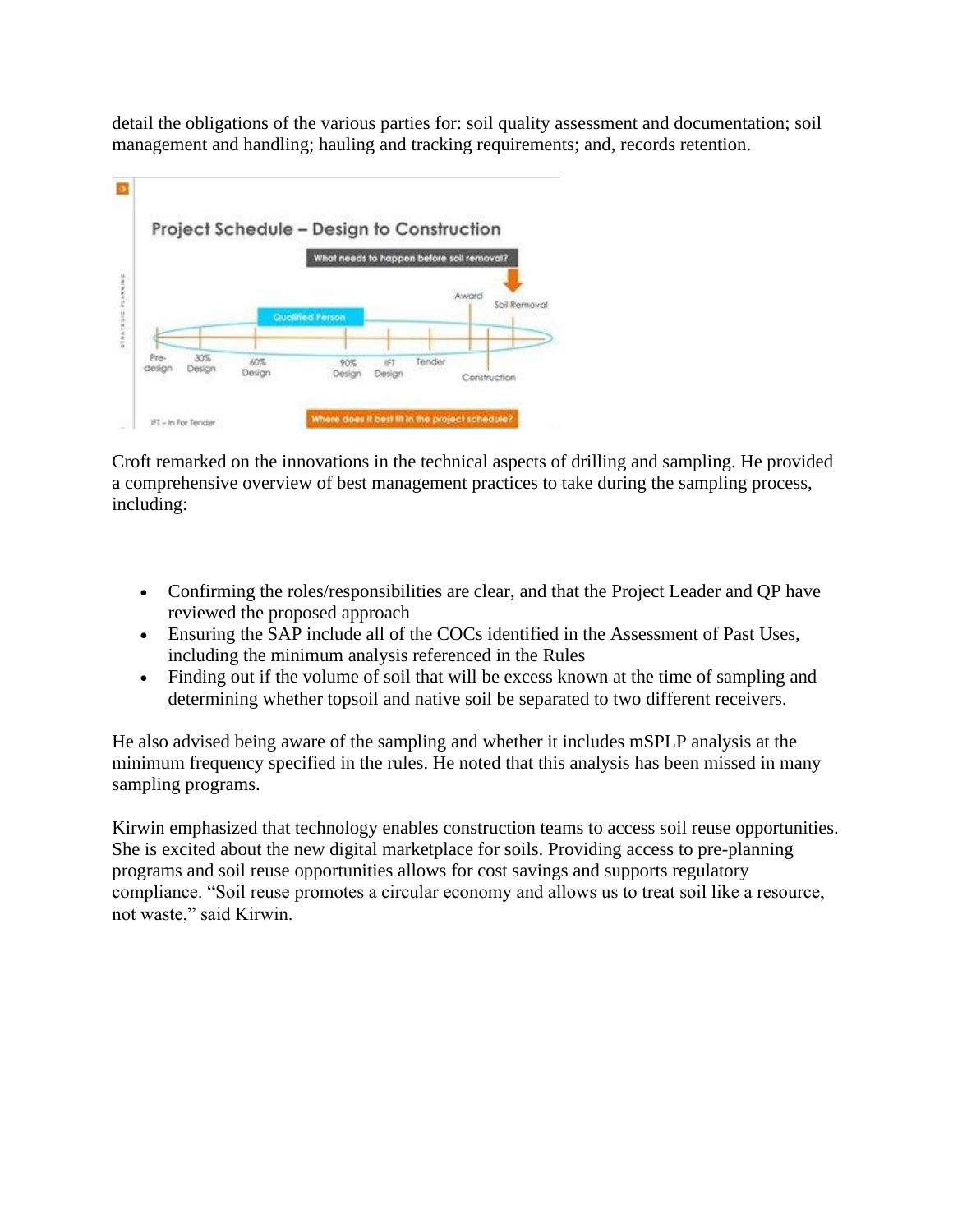

Goldberg discussed bet practices for excavation and soil movement through tracking systems. He encouraged attendees to look on the bright side of new regulations, which will result in "transparency and better efficiencies in the industry." He also shared the successful results of a project that involved importing one million cubic meters across seven contractors and 16 different source sites. Goldberg's SoilFLO system enabled successful results, including:

- 1. Data Standardization hours eliminated previously spent distributing, collecting and reconciling; reduced testing and consultant costs through site delineation; and, quicker access to funds from the developer with immediate progress reporting.
- 2. Cost Savings standardized hauling records for each source site and contractor; site specific storage for all soil characterization and on going samples; communication between flaggers at each end through load notes; etc.
- 3. Liability Reduction: load verification from source site; red flags attached to any load in excess of its estimated time of arrival; and, ability to deactivate any purchased ticket that went unused

The expert information presented at the symposium will help project managers, environmental consultants, and industry stakeholders from across Canada enter the new year well informed and ready to optimize project management while staying in compliance.

To watch the the complete Excess Soils Symposium 2021 videos, visit: